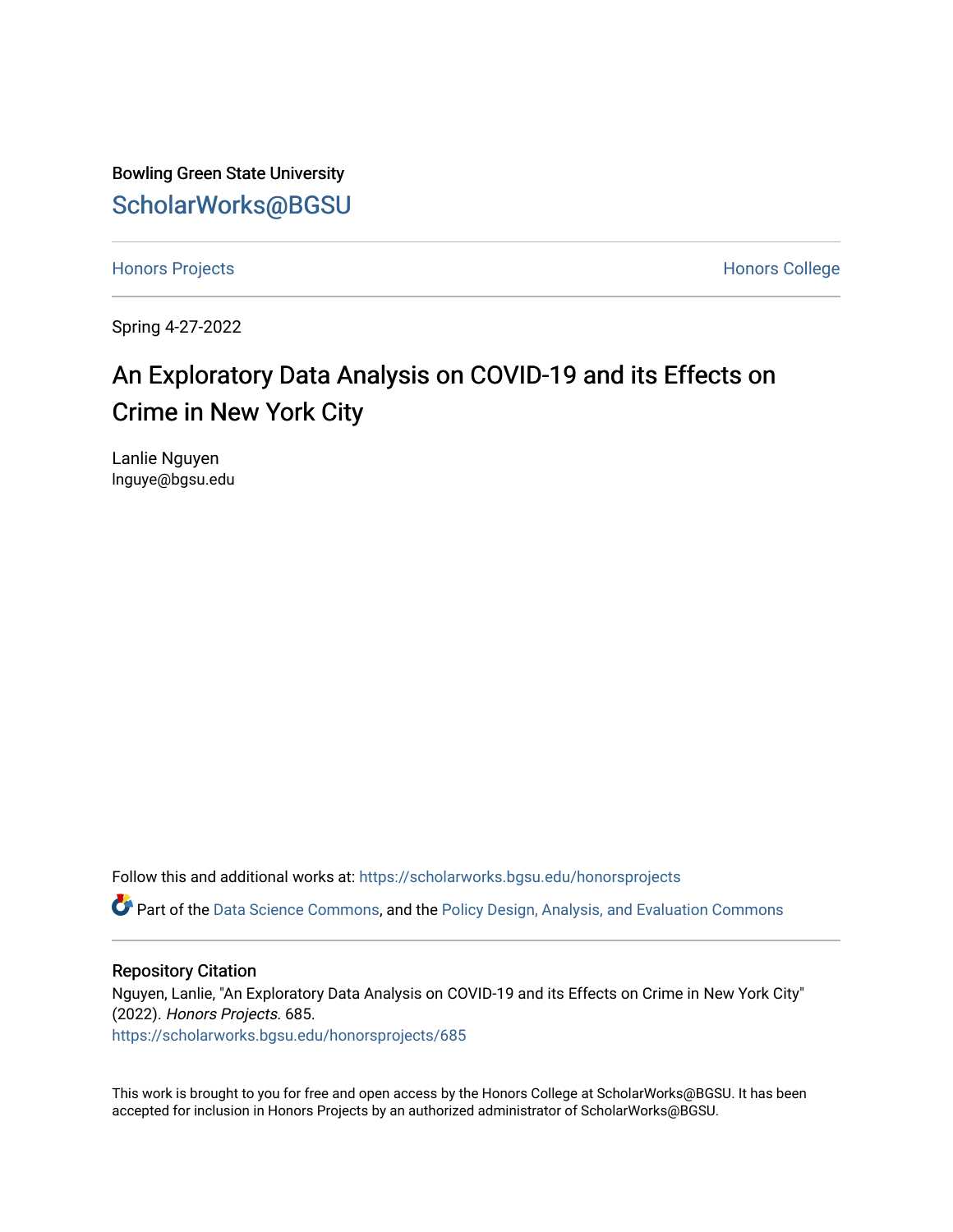An Exploratory Data Analysis on COVID-19 and its Effects on Crime in New York City

Lanlie Nguyen

Honors Project

Submitted to the Honors College at Bowling Green State University in partial fulfillment of the

requirements for graduation with

UNIVERSITY HONORS

April 27, 2022

Dr. Umar Islambekov, Department of Mathematics and Statistics, Advisor Dr. Philip Stinson, Department of Human Services, Advisor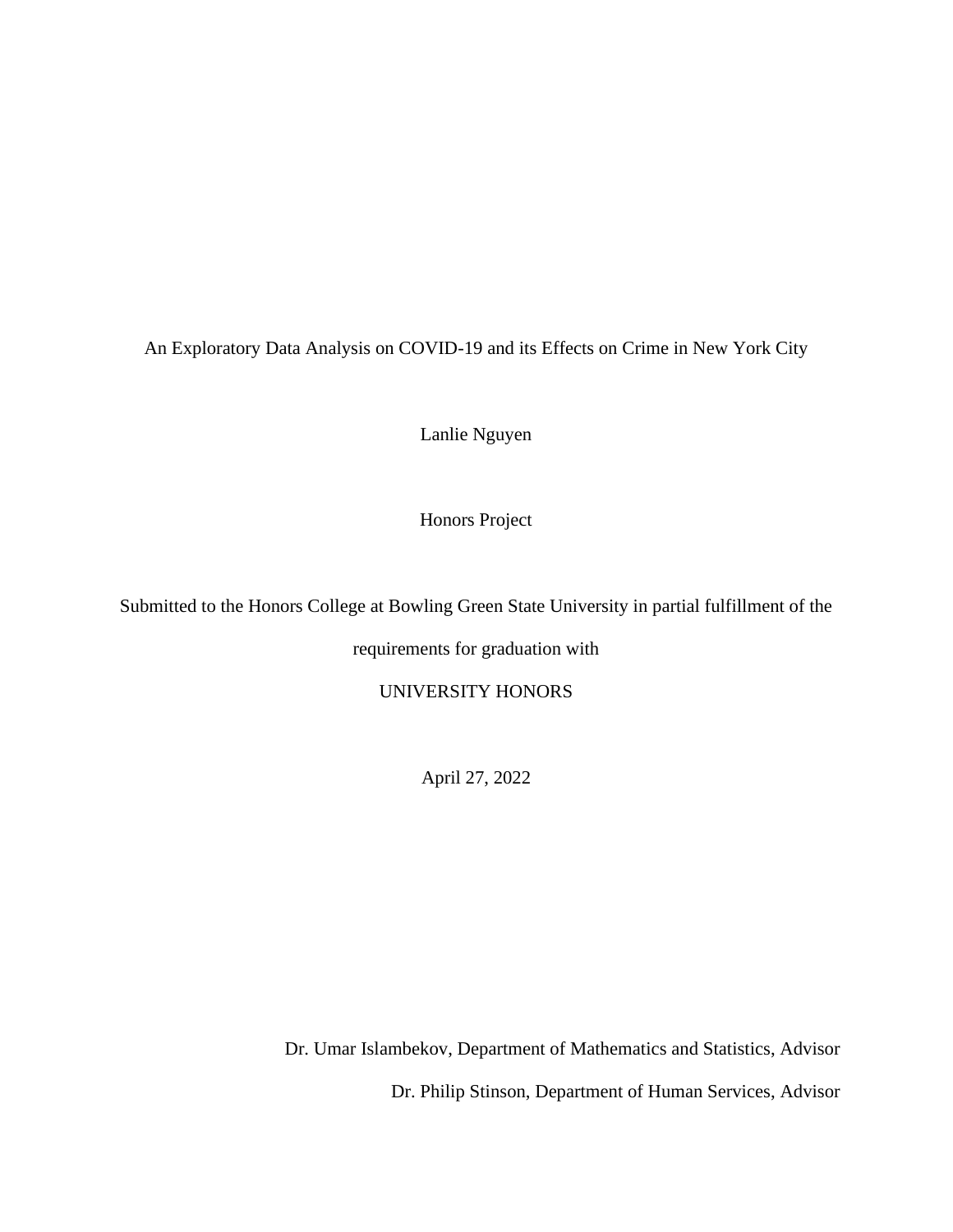| <b>Table of Contents</b> |  |
|--------------------------|--|
|--------------------------|--|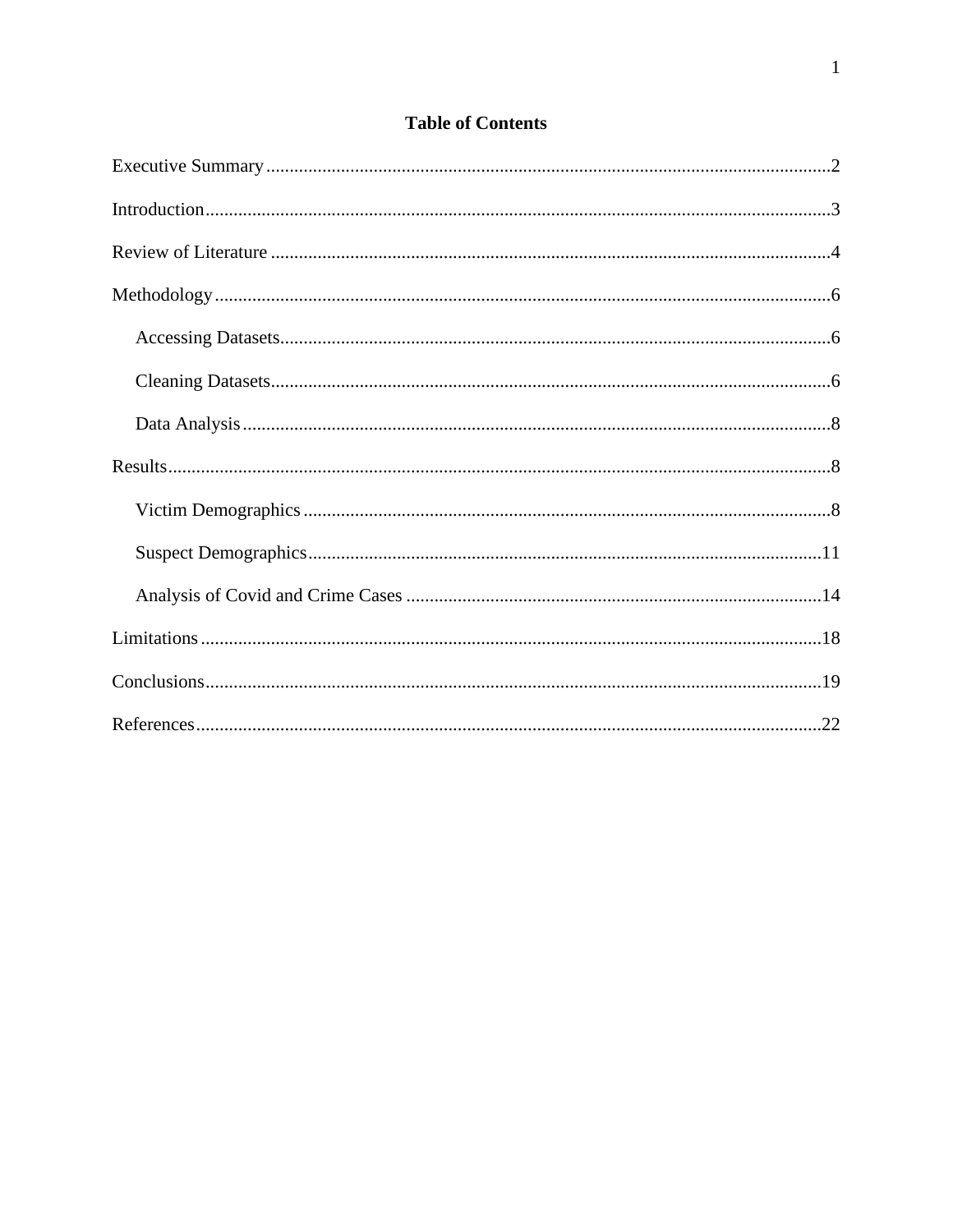### **Executive Summary**

The purpose of this study was to investigate the influence that the COVID-19 pandemic had on the crime rates present in New York City, specifically comparing the years 2019 and 2020. The COVID-19 pandemic is a recent event in which the first case reported in New York City occurred on March 1, 2020. There has been focus in the media on statistics regarding only the pandemic, and not how the pandemic has affected other aspects of the world, especially crime rates.

In this study, there will be data analysis applied to understand whether the pandemic had impacted the crime rates at all. The analysis of victim demographics showed what groups of people were more likely to be victimized. Looking at the frequency of crimes over the 24-month period showed whether crime rates have decreased at all in the presence of a global pandemic. It also showed whether specific types of crime had occurred more often. Locations of the crimes were found to determine where crime would happen more frequently as well. All this information can be utilized to inform the police department of where to distribute their resources more efficiently when another pandemic like COVID-19 arises.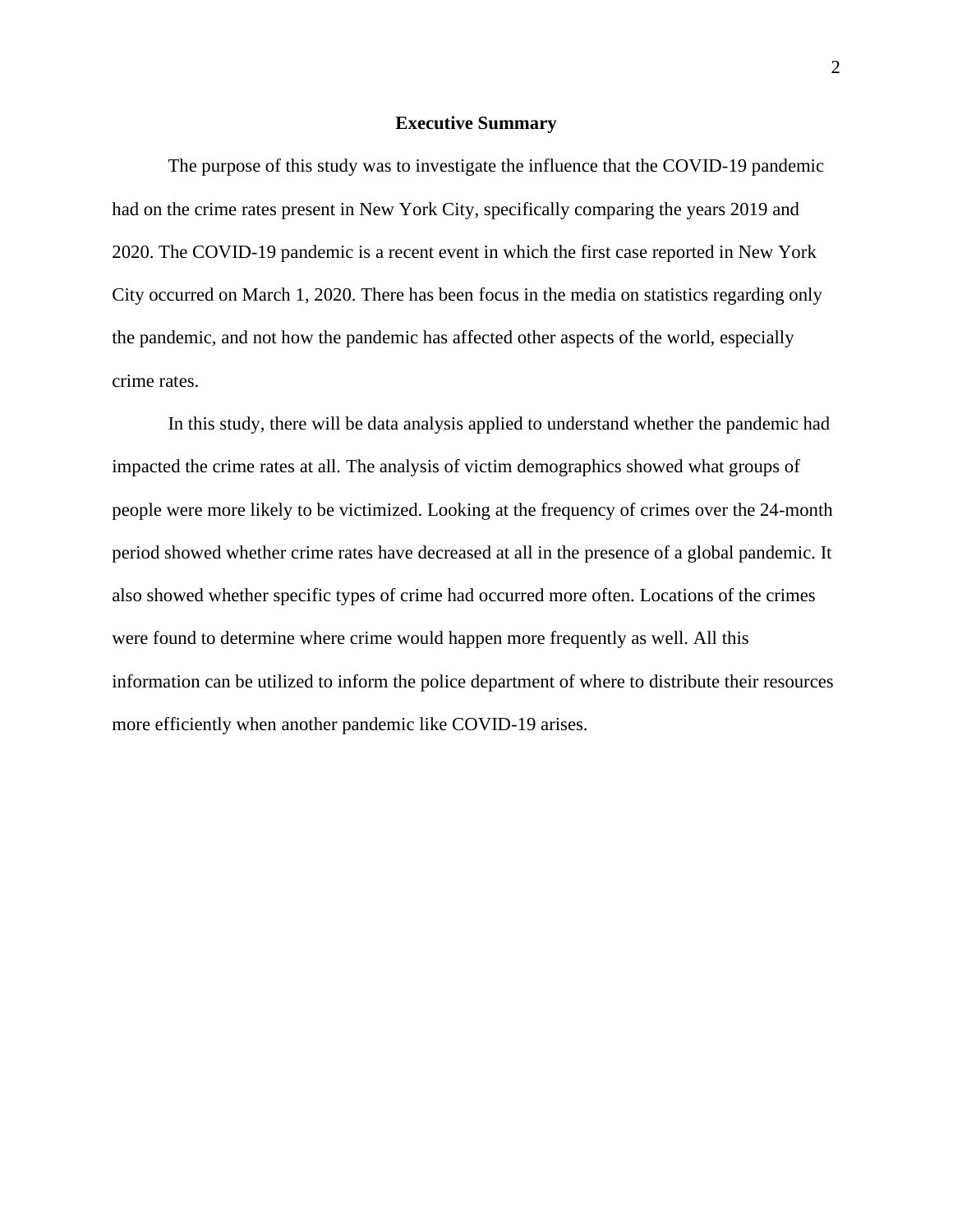### **Introduction**

For the past two years, the COVID-19 virus has been the talk all throughout the world. Everybody can look at the news and find a new headline about how many cases there are, or what new protocols are in place to keep everyone safe. The pandemic has affected everyone in the country from the forced quarantine, businesses shutting down, or the vaccine mandate, this is an event that is impossible to ignore. Its effects are extremely widespread and have changed every aspect of the country. One specific aspect of the country that COVID-19 has changed is crime rates. With fewer people going outside, many places shutting down or closing temporarily, as well as many people being unhappy or dissatisfied with the changes and enforcement that have been taking place because of the pandemic, it is easy to see why crime rates would be significantly impacted by COVID-19. Since New York City has a lot of crime due to it being a large city with many people, seeing and analyzing the effects that the pandemic has had on it should be clear.

The purpose of this study is to explore how the COVID-19 pandemic has affected the crime rates in New York City. This study will be analyzing how much each type of crime occurred before and during the pandemic. By looking at how crime has been affected during a pandemic, we can use that information for future reference in the case that we end up in another similar situation, whether that be if we get into another pandemic with a different virus, or if another variant of the COVID-19 virus appears and causes another large outbreak. Some of the questions that this research study aims to answer are:

- What kinds of trends did the crime in New York present before covid?
- What kinds of trends did the crime in New York present during covid?
- How has the pandemic affected the crime rate, if at all?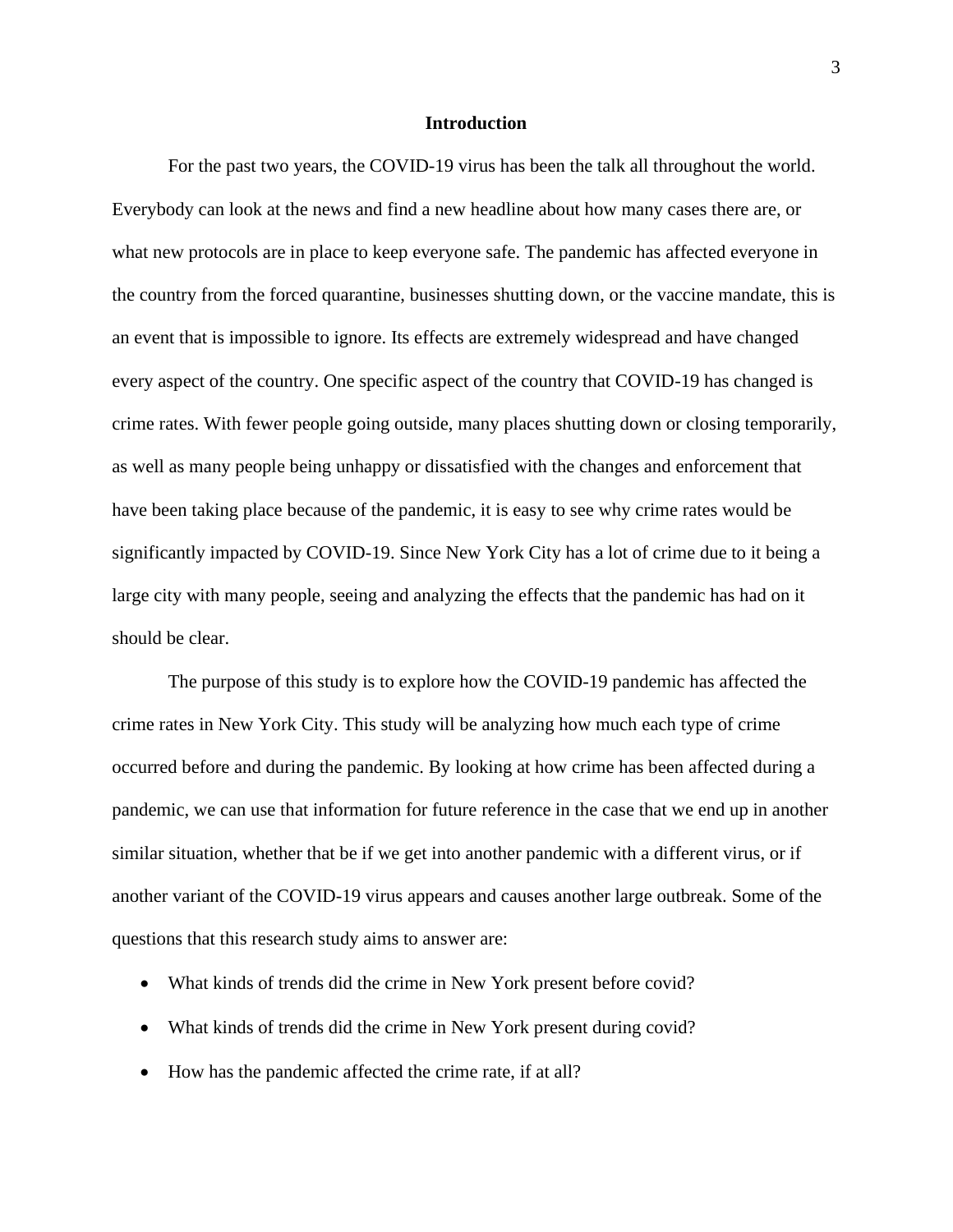- Have certain crimes been affected more than others?
- Has the statewide stay-at-home order affected crime rates?
- Are there certain demographics that are more likely to be the victim?
- Are there certain demographics that are more likely to be the suspect?
- Where is there likely to be crime in 2019 vs 2020?
- By analyzing this data, how can this prove to be useful in the future?
- What are some steps we can take to lower crime rates and protect people?

By analyzing how a pandemic can influence crime rates within a largely populated city, there is potential that this can assist police departments to prepare for when another similar crisis appears. The results can provide insight into where their equipment and resources can be allocated better during a pandemic. Providing this information can also be used as predictive evidence. Crime analysis can show where most of the crimes are being committed, who is most likely to be targeted, and how these trends might continue into the next few months. Having knowledge of all these factors can contribute immensely to the efforts of reducing crime rates overall, whether that be in New York City or in other extremely populated cities.

# **Review of Literature**

Criminology and criminal statistics are not new to the world. Every day on the news, there is always a new statistic being brought to light about something related to crime. The release of policing data is an idea that is becoming quite popular, as it increases transparency and allows the public to identify policing practices that may be problematic (Sibley et al.). Transparency with the community is not the only factor that makes crime statistics useful. Crime data can also be utilized to analyze areas that are targeted more and assist police departments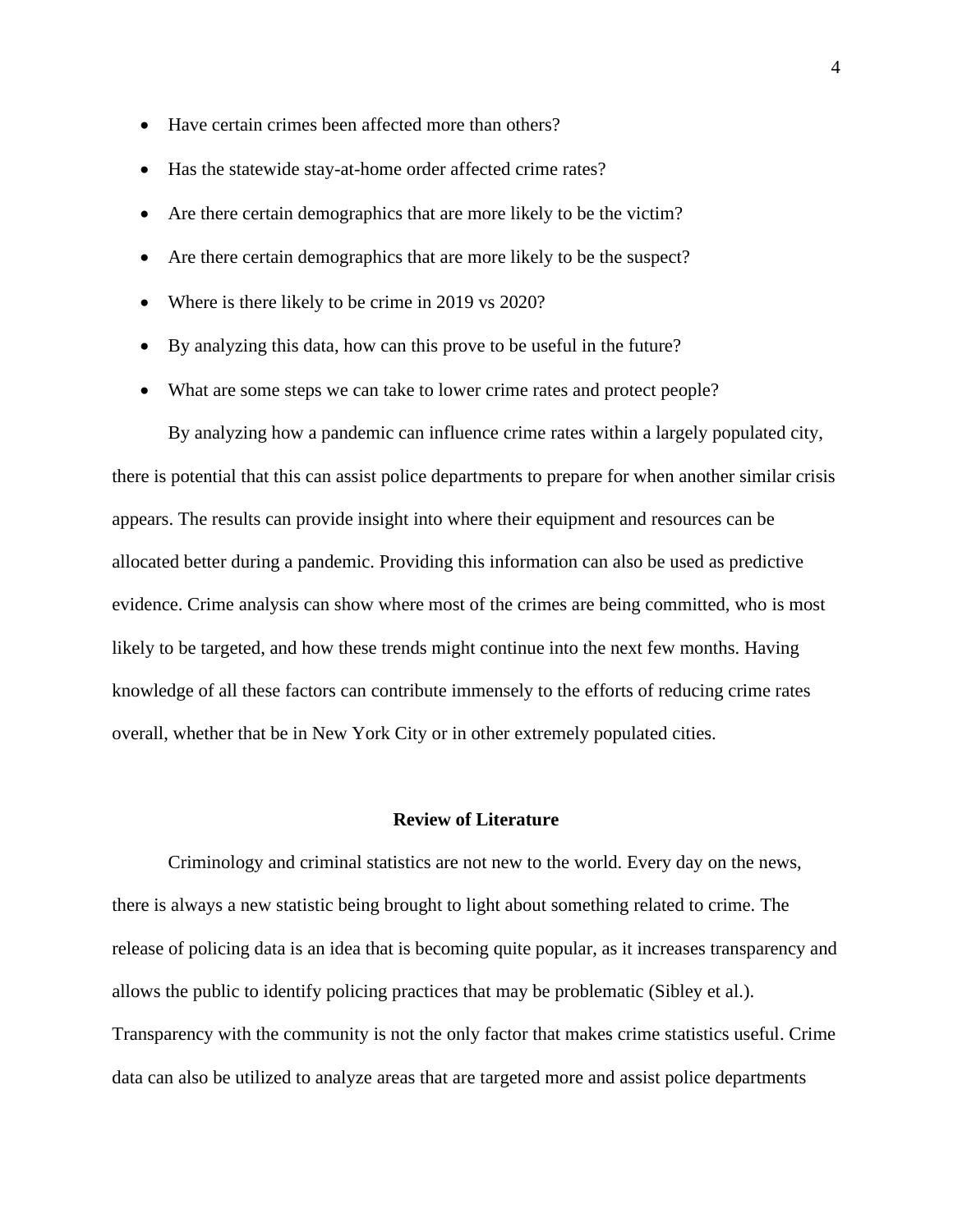with anticipating where crime might happen next (Walden University). Being able to investigate data on crime rates can contribute to keeping society safe, while also keeping people informed on what is happening around them. This is especially true during a pandemic where everyone's priority becomes safety. The COVID-19 pandemic was a sudden event, where most of the statistics were focused on the virus and how many people were being affected. While everyone was talking about how long they must stay indoors or how many new cases showed up at hospitals that day, there was not enough discussion on how much crime was going on and how to address it. One study has shown that there had been an increase in homicides and gun violence during the pandemic, as the authors urge for policing reforms as well as continuing strategies that have been effective in crime reduction ("NCCCJ - Impact Report: Covid-19 and Crime"). Another study found that grand larceny of automobiles as well as burglary had increased, and that most crimes had a significant decrease around March 2020 ("An Analysis of NYC Crime Trends from January-June 2020."). Another interesting event to look at is the statewide stay-athome order. New York City officially shut down all public spaces and urged everyone to stay at home, unless you are an essential worker, on March 22, 2020, and continued until June 8, 2020 (Kerr). Many of the research articles that investigated COVID-19 did not mention much of the stay-at-home order and whether that influenced crime rates at all. Responding to and reporting illegal activity is important regardless of the situations the public might be in; however, how they should respond to illegal activities might change.

Exploratory data analysis can assist police and inform them on how they may more efficiently allocate their resources to respond quickly to criminal complaints and overall reduce crime rates over time. Currently, there is little criminal research that has been done that connects to pandemics and other natural disasters (Esposito et al.). This project should be an addition to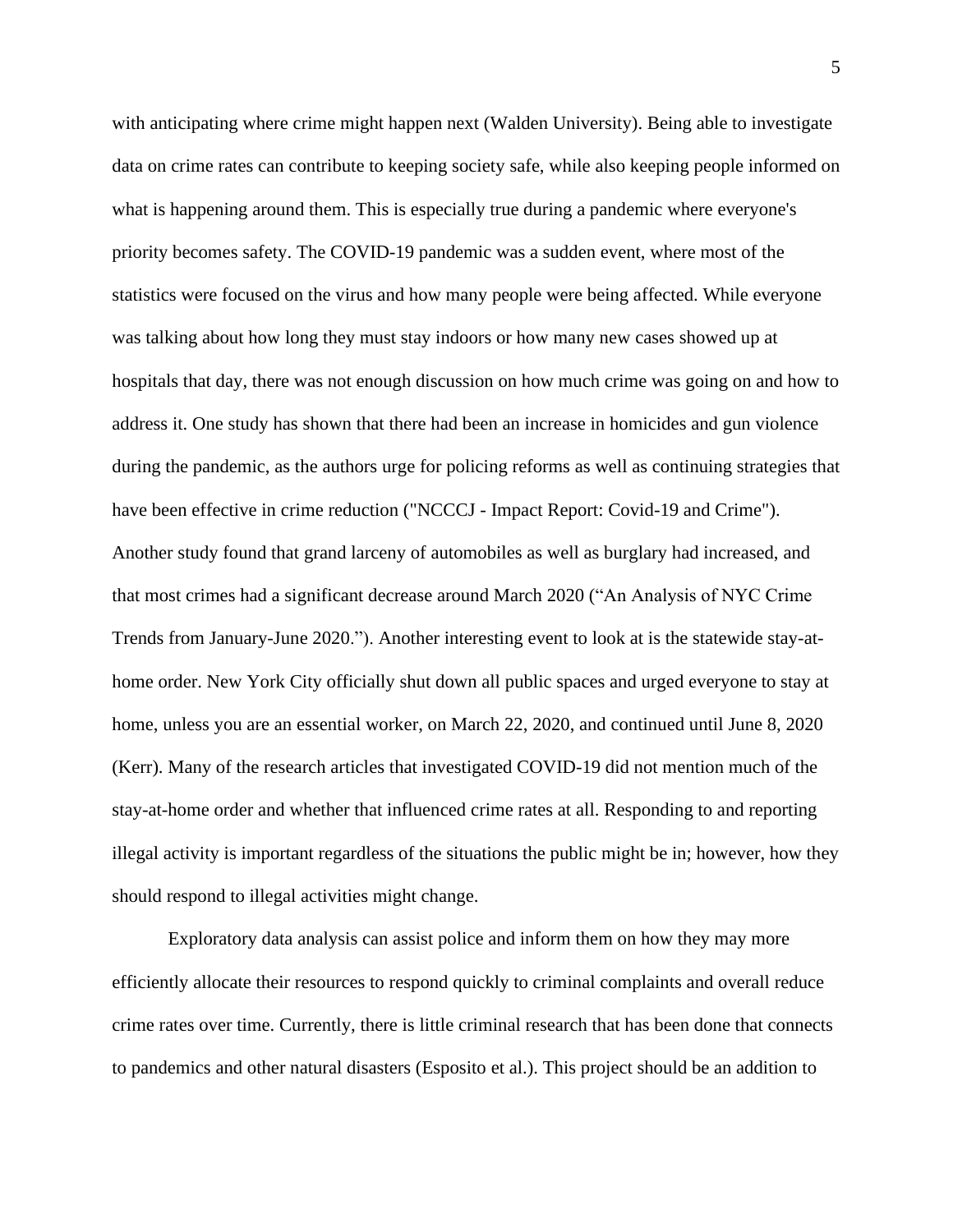current research being done about the crime rates during the pandemic using methods discussed in textbooks that were used in my undergraduate classes.

# **Methodology**

### Accessing Datasets

To begin this project, I needed to find an open-source dataset that contained publicly recorded criminal events in New York City. I also needed to have access to a dataset that contained information on COVID-19 cases specifically in New York City. Data on the number of cases in New York City was not hard to find, considering it is a recent event and in these times, statistics on the pandemic are crucial to determining how to combat the virus. To gain access to data on the virus, the New York Times had released many files containing COVID-19 cases on GitHub. This dataset contained numbers of cases at the county level within the United States for the year 2020, which is the year that the first case was reported. This dataset contained 888,556 observations with 10 variables. New York City also has an open-source data website at data.cityofnewyork.us that contained datasets on criminal activities reported to the NYPD. The dataset I chose to use for this project contained complaints made to the NYPD for the years of 2019 and 2020, including all valid felonies, misdemeanors, and violation crimes. This dataset contained 862,435 observations with 35 variables.

#### Cleaning Datasets

The next step required before doing any sort of analysis is cleaning up the datasets. I will be keeping these datasets separate, so I will not be joining them together into a singular dataset. The program I will be using to both clean up and analyze the data for this project is RStudio, and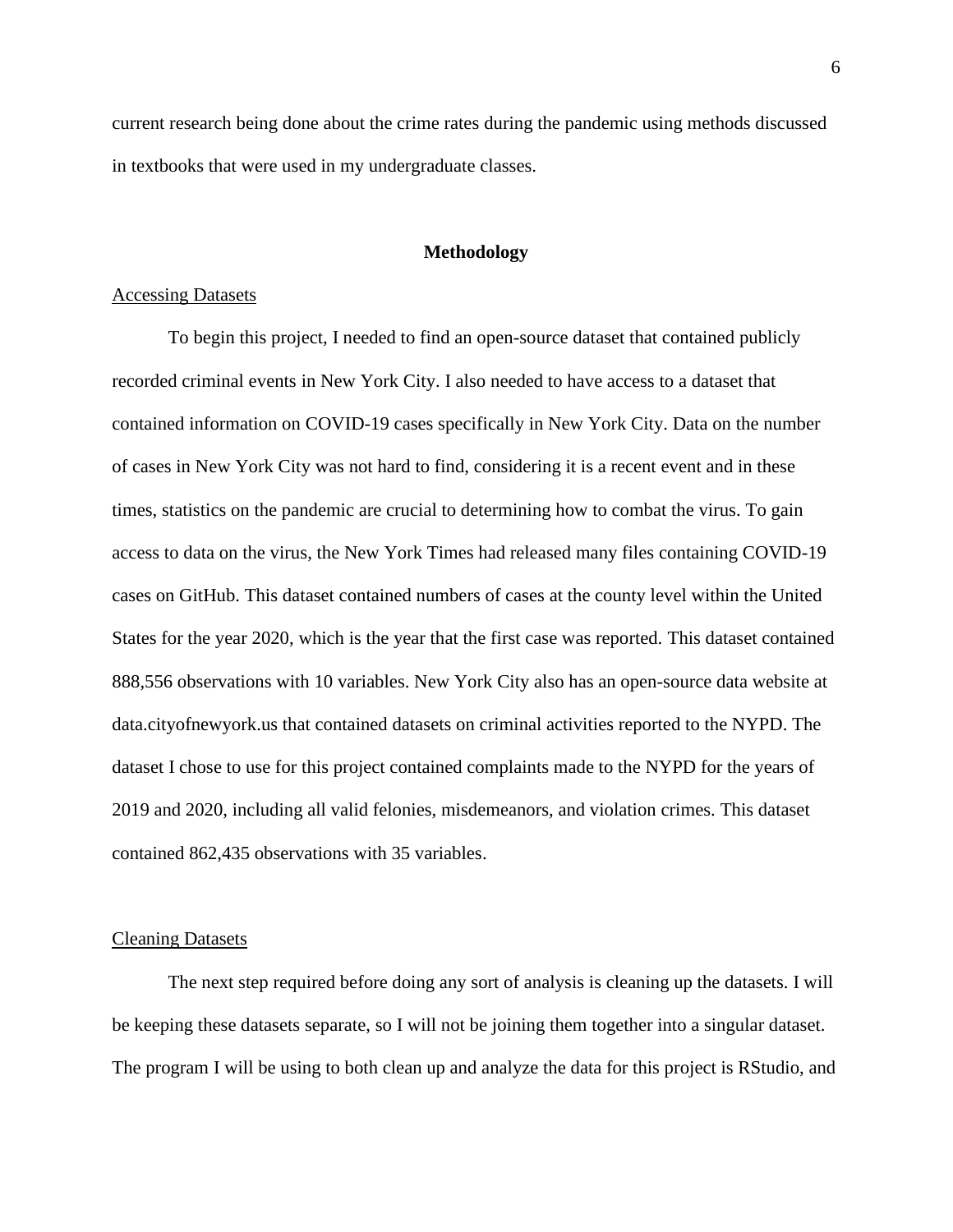I will utilize a variety of R code. To start cleaning up the first dataset, the COVID-19 case reports, I will first label it as "covid" and filter out only the cases that are in New York City. After that, I need to identify which variables are necessary and which ones are irrelevant to this study. The variables I kept were date, county, cases, cases\_avg, and cases\_avg\_per\_100k. Next, I must filter out only data that is for New York City. Now, I am left with a dataset that has 5 variables and 306 observations, with each observation representing the number of cases within a day in New York City. Note that this observation only has 306 observations, and not 365, because this dataset contains data for every day after March 1, 2020. This was the very first day that COVID-19 had been reported in New York City.

Moving onto the other dataset, which I will be labelling as "police," the first step to cleaning this is to select the necessary variables that are relevant to this project. The variables selected include RPT\_DT (the date of the report), CRM\_ATPT\_CPTD\_CD (whether the crime was completed or attempted), ADDR\_PCT\_CD (the precinct where the incident occurred), BORO\_NM (the borough where the incident occurred), OFNS\_DESC (description of the offense), PD\_DESC (description of offense corresponding with police department code), LAW\_CAT\_CD (level of offense), PREM\_TYP\_DESC (description of premises), SUSP\_AGE\_GROUP (suspect's age), SUSP\_RACE (suspect's race), SUSP\_SEX (suspect's sex), VIC\_AGE\_GROUP (victim's age), VIC\_RACE (victim's race), and VIC\_SEX (victim's sex). The RPT\_DT variable type needed to be changed into date type, so I mutated the variable so RStudio would recognize the variable as dates rather than characters. Then, I filtered out only the crimes that were completed rather than attempted. Since this project will be based on the idea that this will contribute to future endeavors regarding where to allocate the police department's resources, we only need to look at completed offenses in which the police were unable to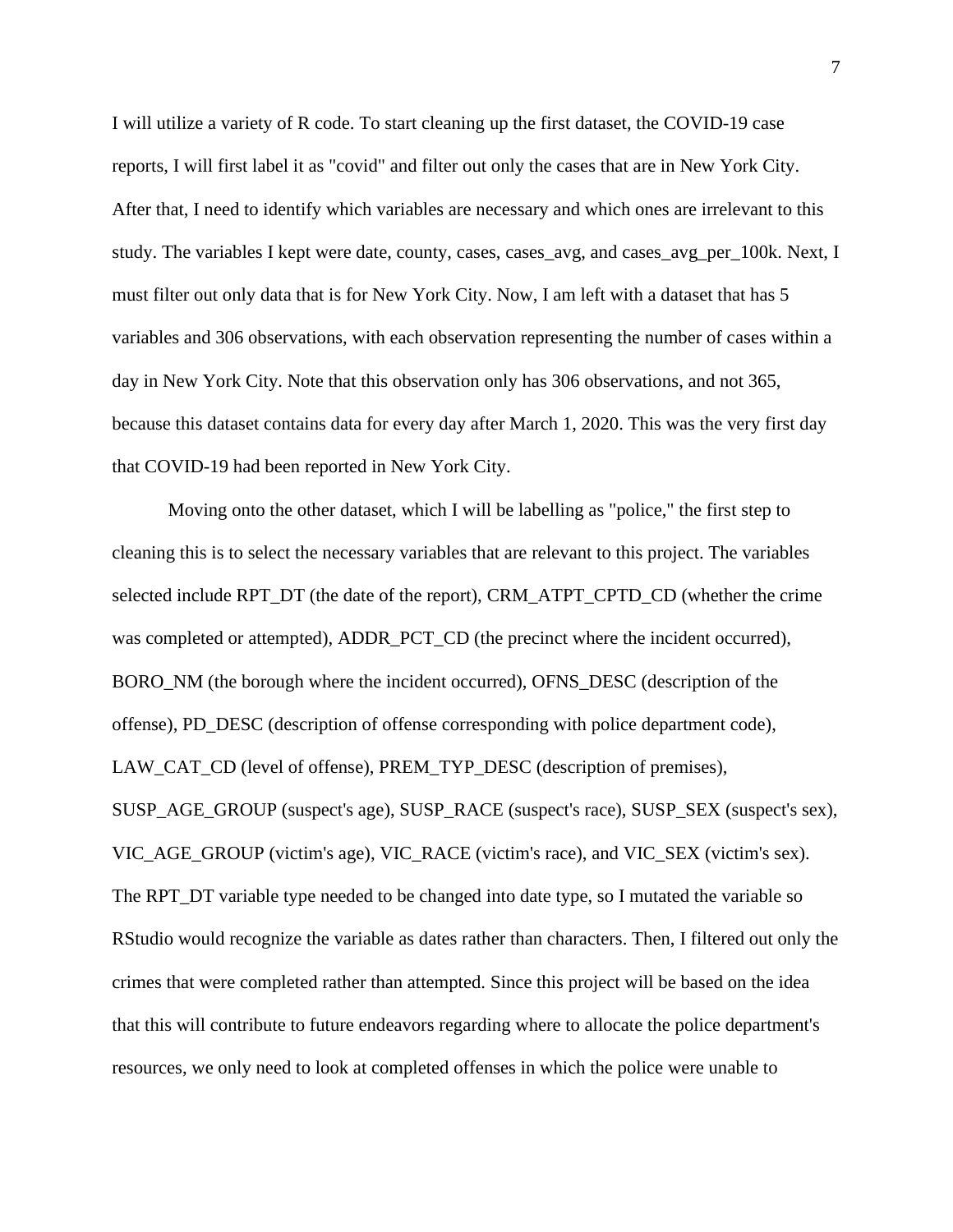interfere with the crime before it was completed. Then, we can take out the

CRM\_ATPT\_CPTD\_CD variable, since it is unnecessary now that we know all the observations within the dataset are completed. We are left with a dataset containing 848,478 observations with 13 variables.

# Data Analysis

I continued to use R and RStudio for the data analysis portion of this project. The library ggplot2 was useful for creating bar graphs and line graphs for data. Bar charts were incredibly useful for visualizing interactions between the frequency of cases against many other variables, such as those relating to demographics, as well as locations and the types of crimes committed. Line graphs were helpful in investigating the frequency of observations over time. The ggplot2 library was also utilized to create charts that were visually appealing and easier to understand, by adding color to separate data by year.

### **Results**

### Victim Demographics

Out of the 848,478 total criminal complaints made to the New York City police department, 25.96% (n = 220,228) of the identified victims are Black, 17.81% (n = 151,092) are White Hispanic, 15.75% (n = 133,656) are White, 7.65% (n = 64,917) are Asian or Pacific Islander,  $4.22\%$  (n = 35,802) are Black Hispanic, and 0.46% (n = 3,902) are American Indian or Alaskan Native, with  $28.15\%$  (n = 238,881) of the cases not identifying the victim's race. All groups except Black Hispanics saw a slight decrease in cases, while Black Hispanics saw about the same number of cases in 2020.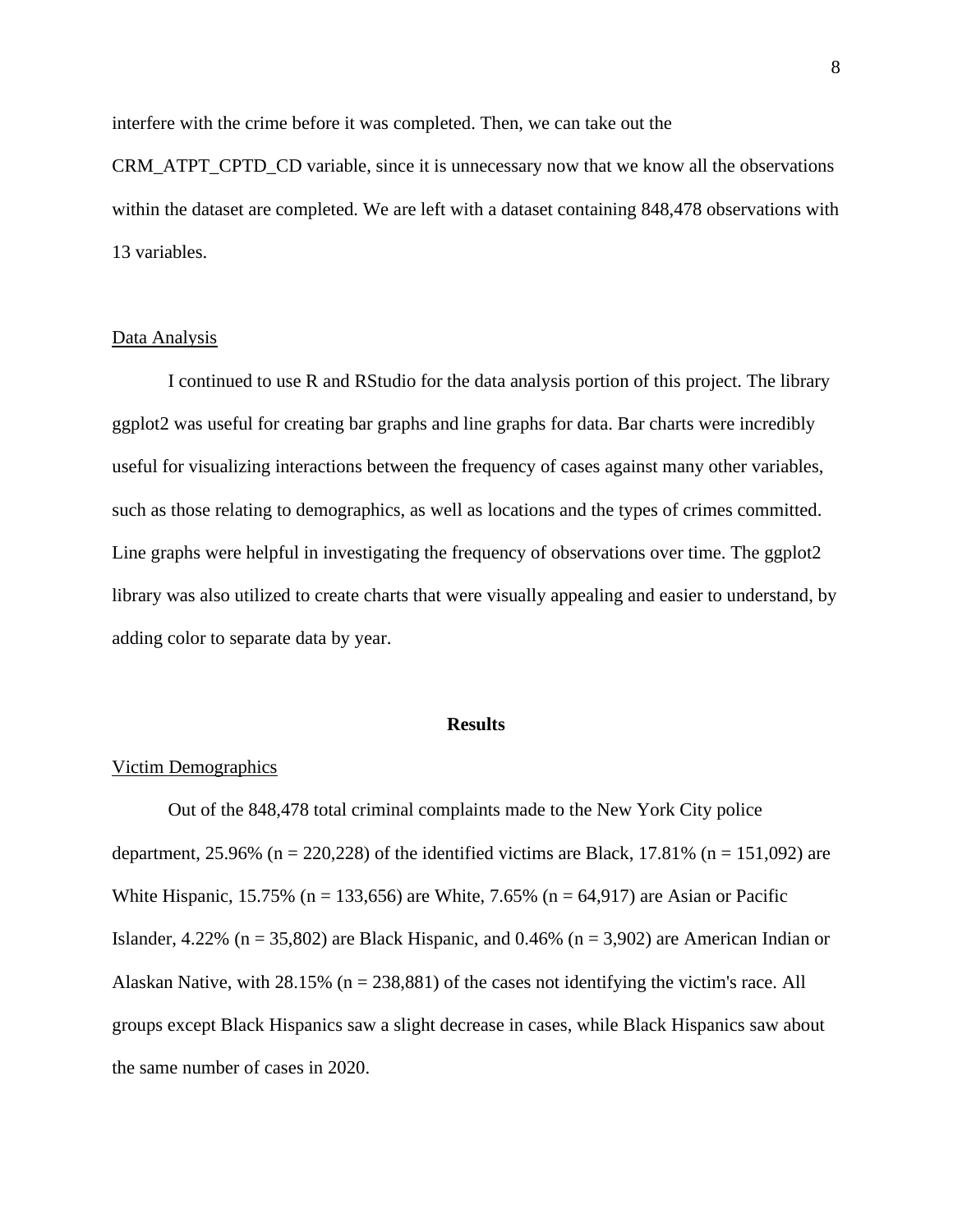

*Figure 1: This bar chart displays the number of criminal cases (x-axis) and the victim's race of those cases (y-axis). Bar chart colors are colored by the year, with red representing 2019 and blue representing 2020.*

As far as the genders of the victim's go,  $35.85\%$  (n = 304,146) are identified as male (M) and 39.77% ( $n = 337,475$ ) are female (F). This dataset also identifies whether the victims were People of the State of New York, or if it is an organization or business under the gender variable separate from female and male. In this case,  $14.66\%$  (n = 125,306) were crimes committed against an organization or business (E), while  $9.61\%$  (n = 81,547) were committed against People of the State of New York (D), with only 4 cases that were unable to identify the victim's gender. All groups except People of the State of New York saw a slight decrease, while People of the State of New York remained about the same in 2020.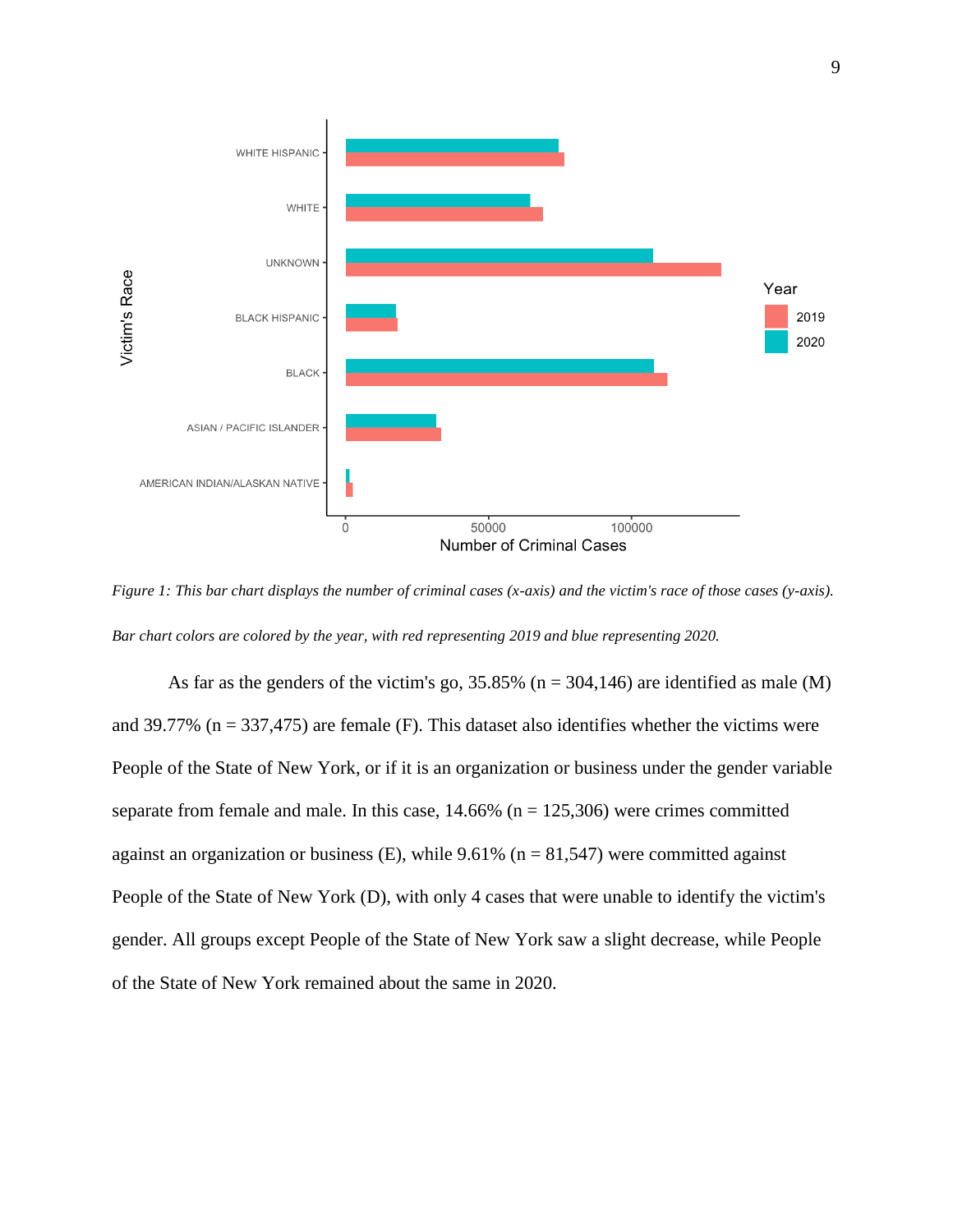

*Figure 2: This bar chart displays the number of criminal cases (x-axis) and the victim's sex of those cases (y-axis). Bar chart colors are colored by the year, with red representing 2019 and blue representing 2020.*

In terms of the victim's age group,  $37.84\%$  (n = 314,657) of the cases were against people between the ages of 25 and 44, 19.52% ( $n = 165,318$ ) against the age group of 45 to 64, 9.36% (n  $= 79,544$ ) against the age group of 18 to 24, 4.39% (n = 37,244) against victim's over 65 years old, and  $24.88\%$  ( $n = 221,098$ ) cases of the victim's age group were unidentified. Those under 18, and between 18 and 24 saw a decrease in cases in 2020. Victims between ages 25 and 44, as well as above 65, had about the same number of cases. Those between the ages of 45 and 64 had more cases in 2020 than they did in 2019; however, this was a very slight increase of 0.03% ( $n =$ 289).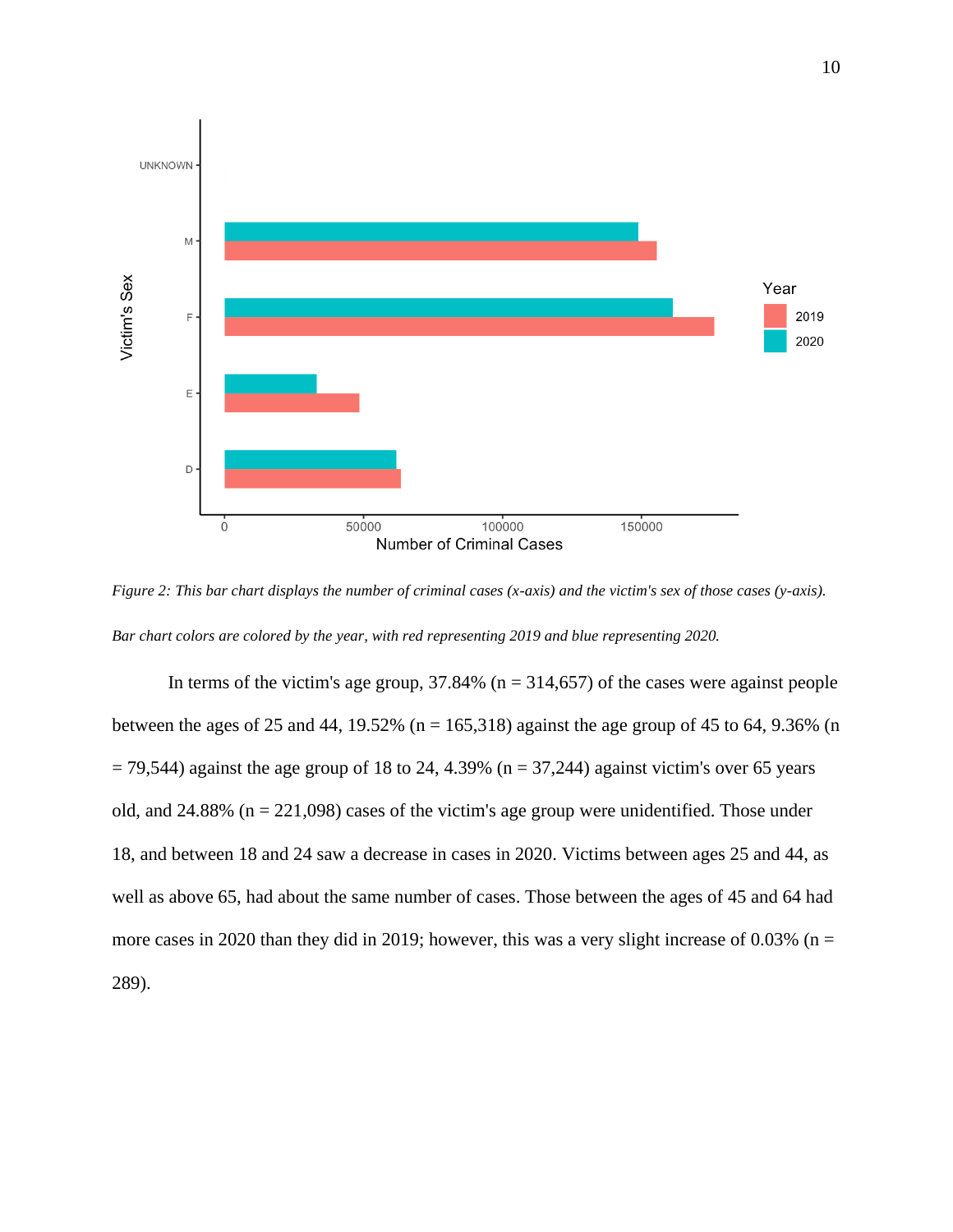

*Figure 3: This bar chart displays the number of criminal cases (x-axis) and the victim's age group of those cases (yaxis). Bar chart colors are colored by the year, with red representing 2019 and blue representing 2020.*

# Suspect Demographics

For racial demographics of the suspects in these cases,  $28.45\%$  (n = 241,396) were identified to be Black, 12.76% (n = 108,302) are White Hispanic, 7.33% (n = 62,223) are White, 4.05% (n = 34,399) are Black Hispanic, 2.79% (n = 23,634) are Asian or Pacific Islander, 0.20%  $(n = 1,684)$  are American Indian or Alaskan Native, and 44.14%  $(n = 376,840)$  of the cases are left unknown. Those who are Black seem to be both the most common victim and suspect group in terms of race within this dataset, but this may not be indicative of the population proportion of New York City. All groups saw a slight decrease in cases in 2020. There are also much more unknown cases of suspects than there are victims.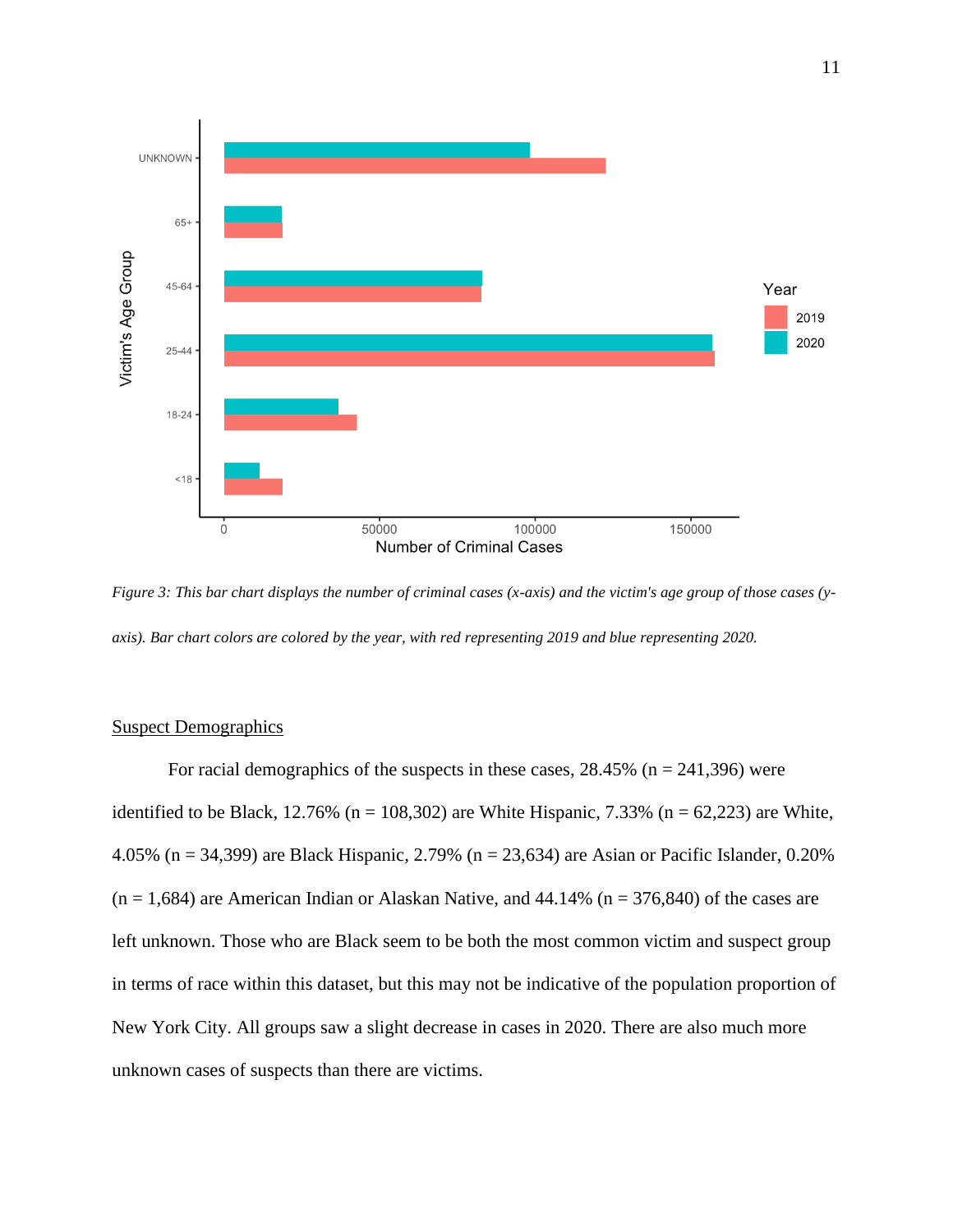

*Figure 4: This bar chart displays the number of criminal cases (x-axis) and the suspect's race of those cases (yaxis). Bar chart colors are colored by the year, with red representing 2019 and blue representing 2020.*

The differences in demographics of victims and suspects becomes more apparent when comparing the genders. For suspects,  $45.58\%$  (n = 386,764) were identified as male, while only 13.17% (n = 111,785) of suspects were female, leaving 41.24% (n = 349,929) of cases unknown. While females saw cases of being victimized slightly more than males, males are overwhelmingly more common of a suspect. Both groups saw a slight decrease in cases in 2020.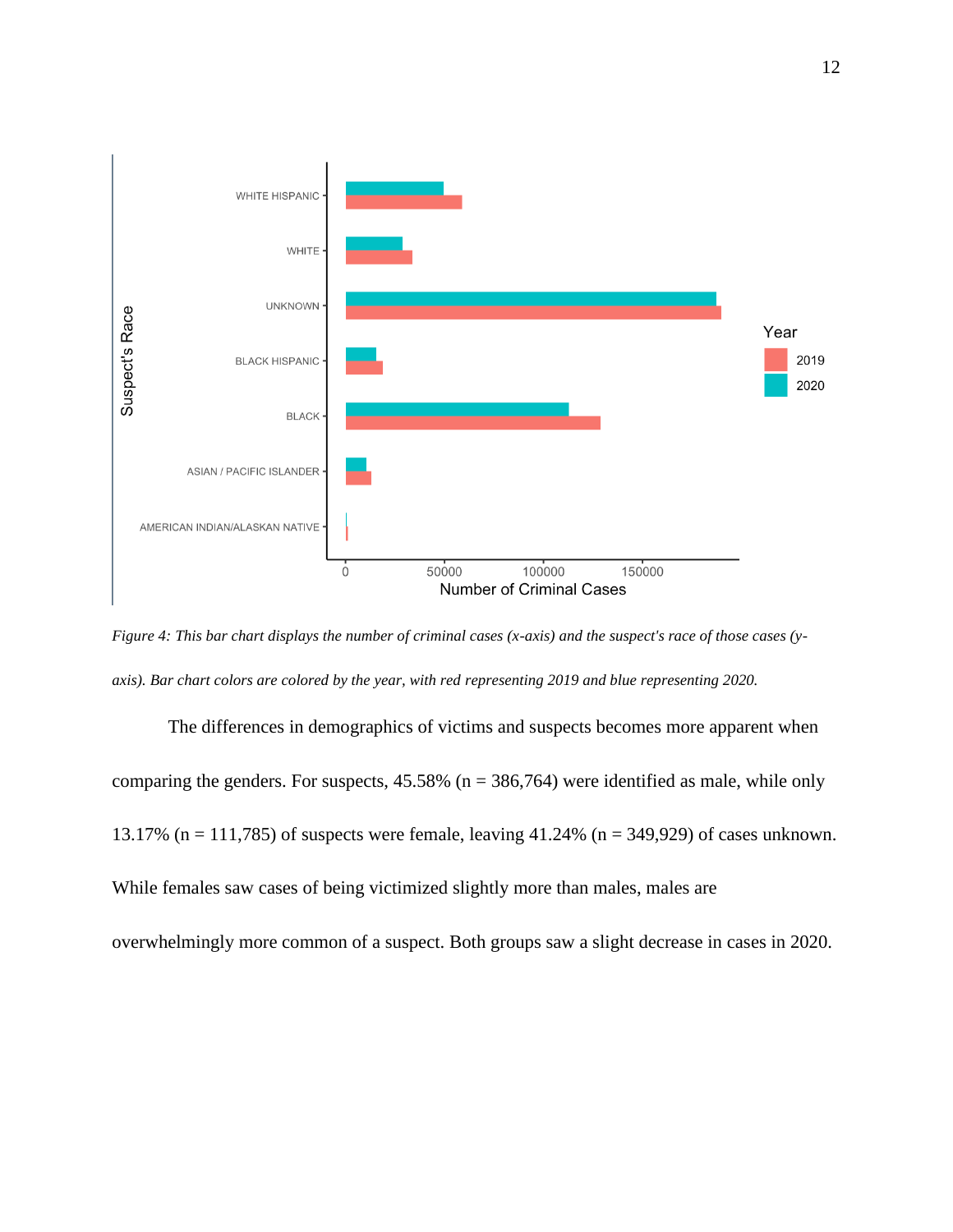

*Figure 5: This bar chart displays the number of criminal cases (x-axis) and the suspect's sex of those cases (y-axis). Bar chart colors are colored by the year, with red representing 2019 and blue representing 2020.*

Similar to the racial demographic comparison, the results of the age groups of suspects were not much different than the victims. Suspects within the age group of 25-44 took up 25.02% (n = 212,248) of cases, 45-64 took up 8.82% (n = 74,837) of cases, 18-24 took up 7.85%  $(n = 66,632)$  of cases, less than 18 took up 2.11%  $(n = 17,921)$  of cases, above 65 took up 0.84%  $(n = 7,132)$  of cases, and 55.35%  $(n = 469,663)$  are left unknown. All age groups saw a slight decrease in cases in 2020. Like victims, the most common age group to be a suspect is those between 25 and 44. The biggest difference is a significant increase in unknown cases for suspects, having  $30.47\%$  (n = 248,565) more unknowns than the victim's age demographics.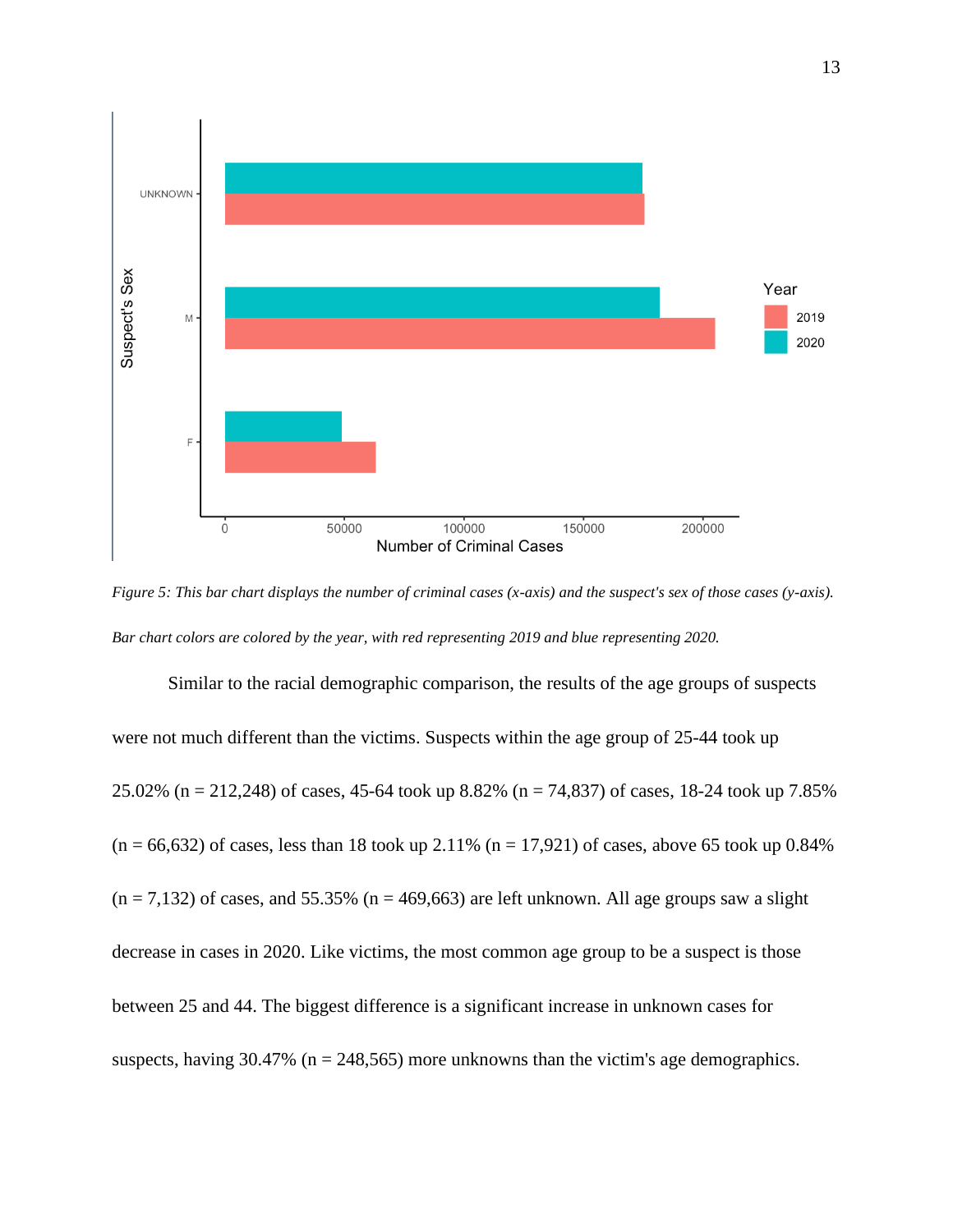

*Figure 6: This bar chart displays the number of criminal cases (x-axis) and the suspect's age group of those cases (y-axis). Bar chart colors are colored by the year, with red representing 2019 and blue representing 2020.*

# Analysis of Covid and Crime Cases

The main topic of interest within this study was determining whether COVID-19 had an impact at all on the number and types of criminal cases committed in New York City. To begin this analysis, I looked at the general number of cases for both the police and covid datasets. In 2019, there were 443,493 criminal complaints (52.27% of total complaints) and 0 cases of COVID-19. In 2020, there were 404,985 criminal complaints (47.73% of total complaints) and 430,863 cases of COVID-19. This results in an 8.68% decrease in total criminal complaints in the year 2020.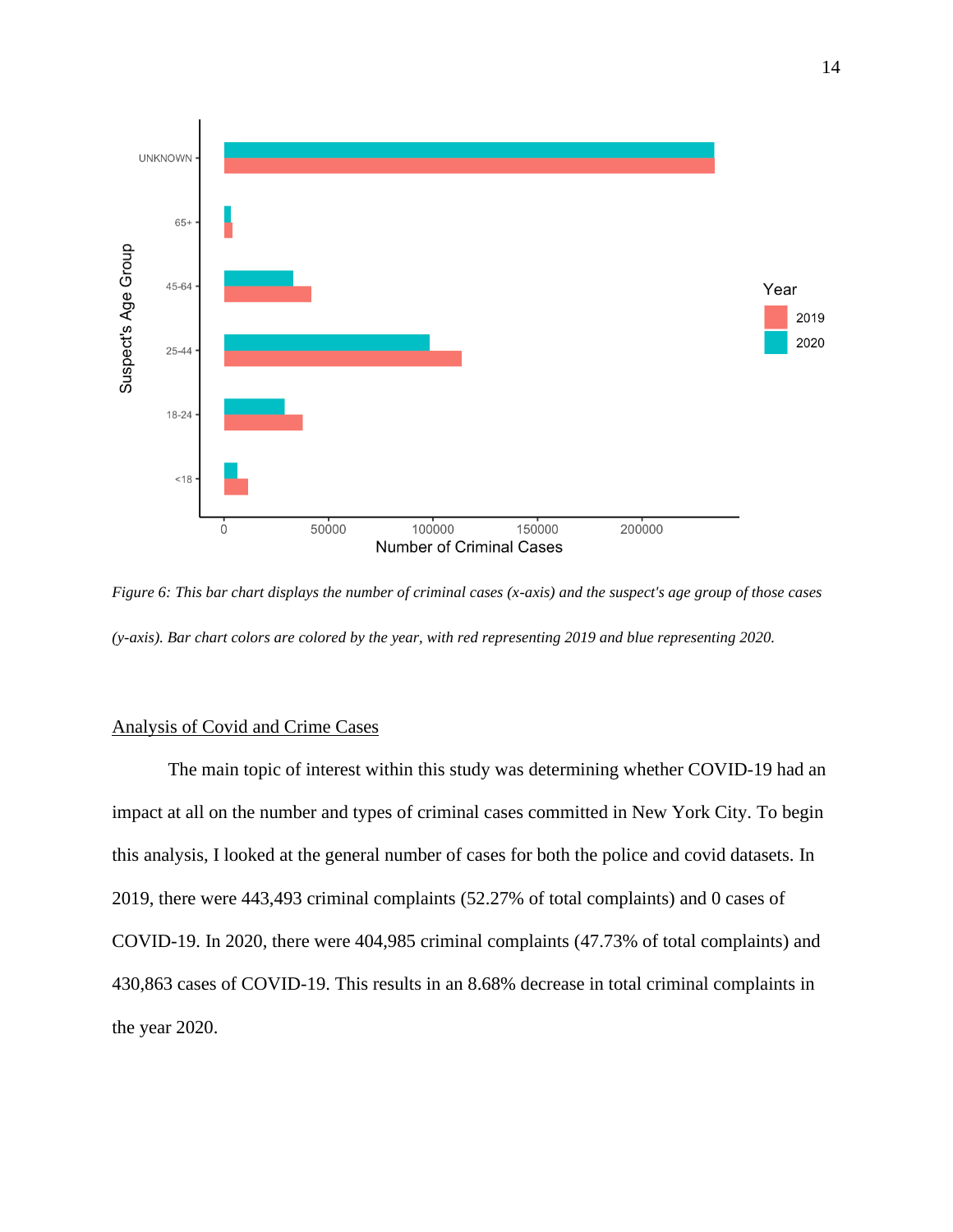

*Figure 7: This bar chart displays the month (x-axis) and the number of cases (y-axis) that have occurred for that month.*

Over the full 24 months, April 2020 had the least number of criminal cases, but also had by far the most covid cases. The month of April in 2020 had  $2.79\%$  (n = 23,649) of total criminal complaints, with 30.00% ( $n = 129,266$ ) of the total number of covid cases. This was the only momentous change that had occurred within the police dataset when comparing it to the covid dataset when it comes to the number of cases. COVID-19 cases had a dramatic fall in cases in the month of May 2020 and continues to decrease for the next couple of months, which could have been due to the statewide stay-at-home order. The statewide stay-at-home order, however, did not stop the increase of criminal cases after April, which saw a rise in cases for each month between May and August. There is a trend in which the rise of COVID-19 cases also relates to the drop in criminal cases, and vice versa, during the months of the statewide stay-at-home order.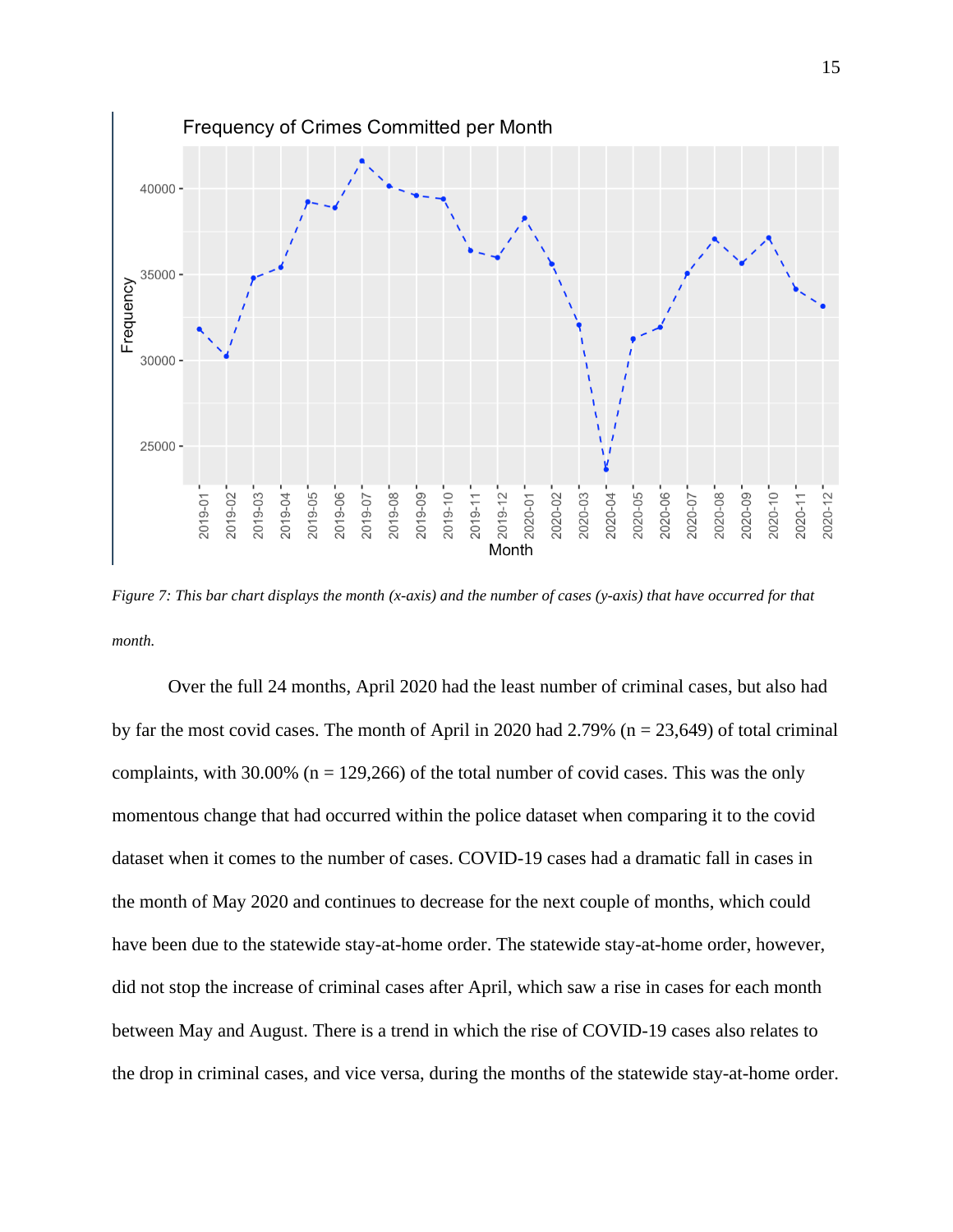

It seems the rate of crime in 2019 increased around summer and fall, while decreased when it became winter. This trend holds true into 2020, with the exception of a dramatic drop in April.

*Figure 8: This bar chart displays the month (x-axis) and the number of cases (y-axis) that have occurred for that month, both criminal and covid. The blue dashed line represents the criminal cases, and the red solid line represents the covid cases.*

While the number of cases may not have overall changed significantly, this does not address the other topic of interest, which is whether specific types of crime have been affected by the pandemic. Due to there being a substantial number of several types of crime occurring in New York City, I separated and analyzed the top 20 most common crimes committed. For most of these, there was a slight decrease in the number of offenses in 2020, which follows the earlier observation of there being overall less offenses in 2020. Some others, however, showed an increased number of offenses when compared to 2019. These include grand larceny of motor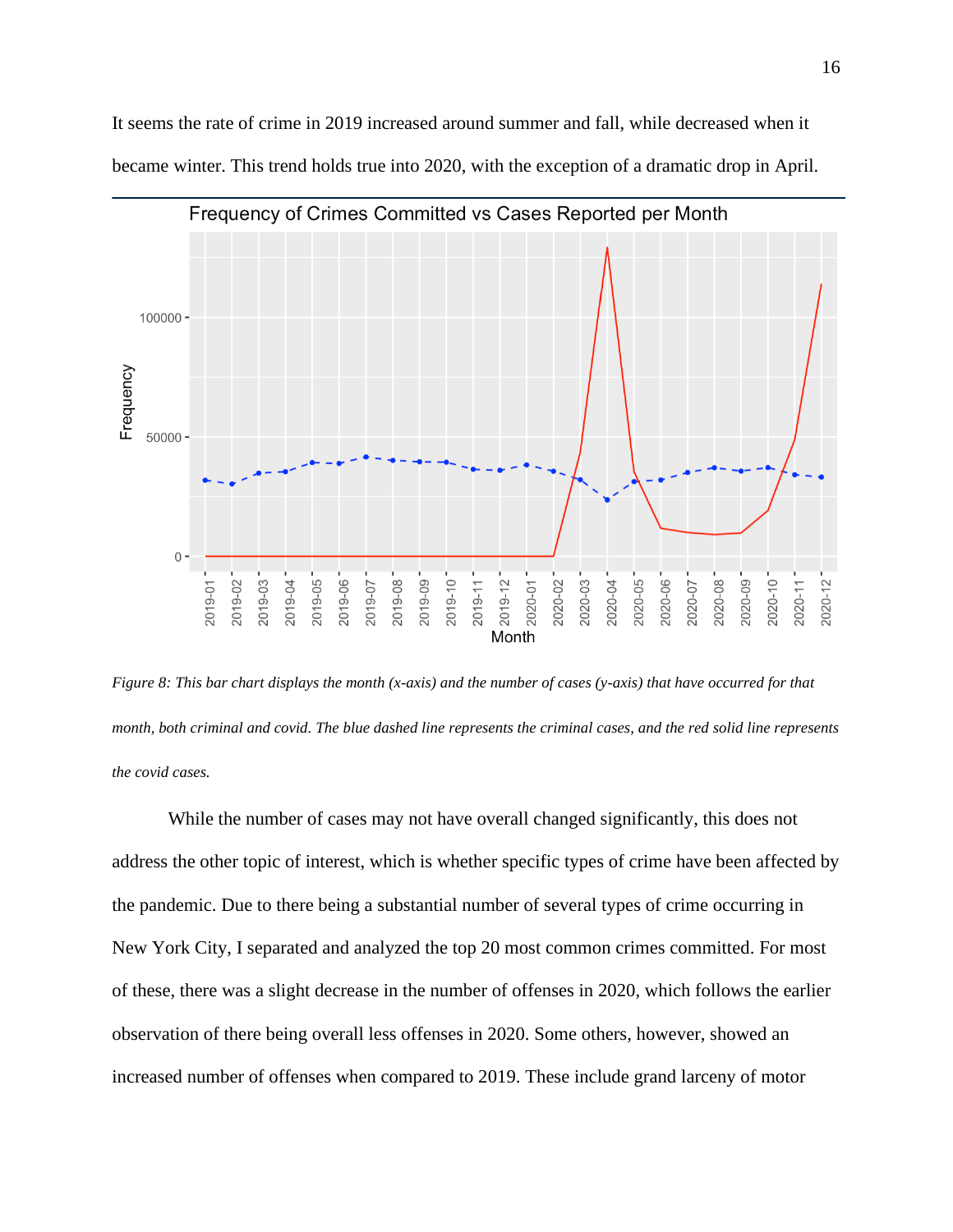vehicles, criminal mischief and related offenses, and burglary. Compared to 2019, grand larceny of motor vehicle offenses increased by  $70.04\%$  (n = 3,663), criminal mischief and related offenses increased by 1.89% ( $n = 868$ ), and burglary offenses increased by 48.15% ( $n = 4,724$ ).



*Figure 9: This bar chart displays the number of cases (x-axis) and the type of criminal offense (y-axis). Bar chart colors are colored by the year, with red representing 2019 and blue representing 2020.*

The last topic of interest is seeing where crime has occurred the most, and whether that has changed in the presence of a pandemic. In all boroughs of New York City, the frequency of crimes in 2020 has decreased. Brooklyn continued to have the greatest number of offenses in both years, with a total of  $28.77\%$  (n =  $244,087$ ) of offenses. Queens and Staten Island showed minor change in numbers.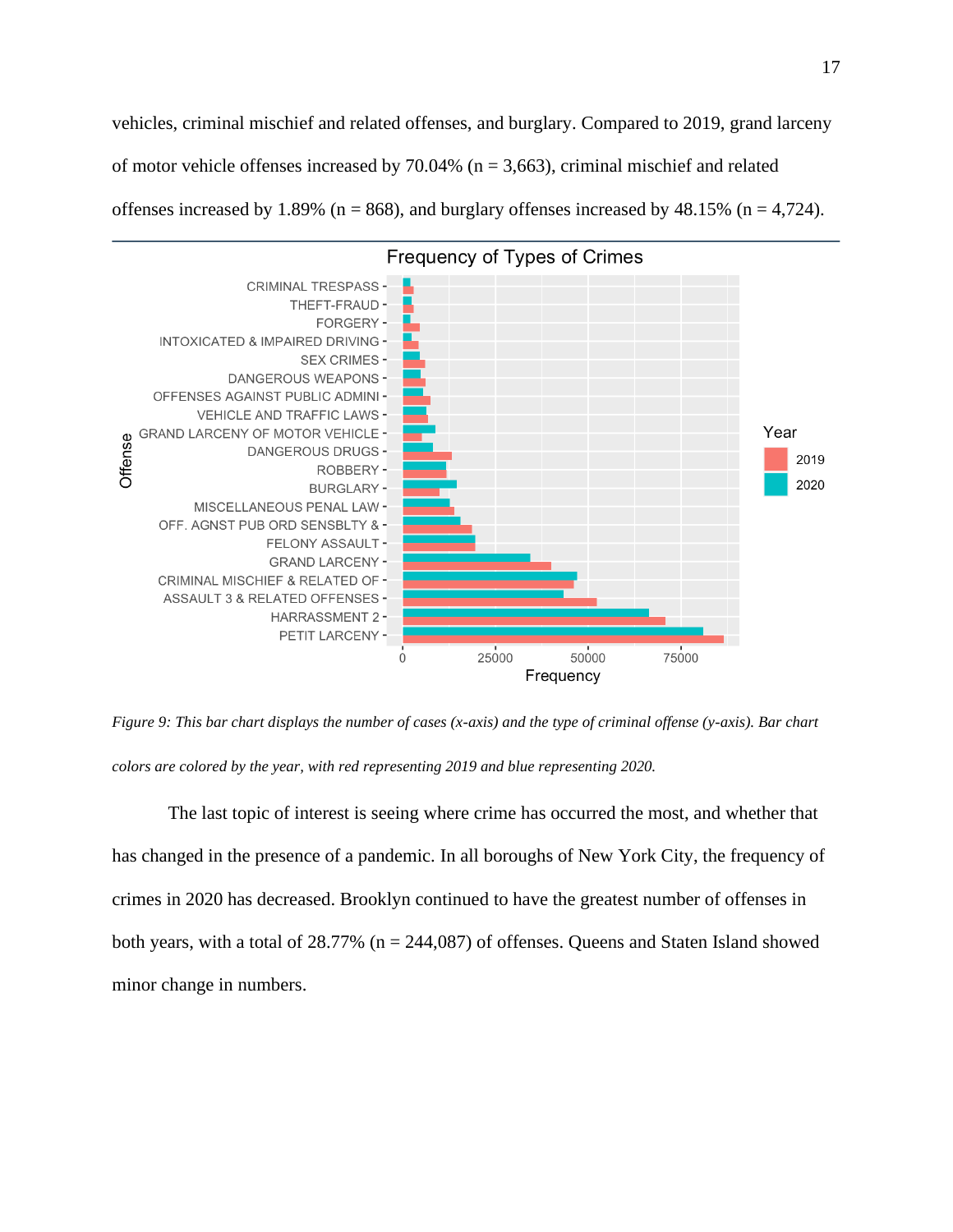

*Figure 10: This bar chart displays the borough (x-axis) where an offense has occurred and the frequency of offenses (y-axis). Bar chart colors are colored by the year, with red representing 2019 and blue representing 2020.*

# **Limitations**

One limitation of this study is that the datasets used are specific to New York City. The results of this research may not be the same in other parts of the world. Considering every city within the United States would become a significantly much larger task, let alone the entirety of the world. The police data set already contained over 800,000 cases just for New York City, so including more large cities would be difficult for my current technology to handle. There could also be several factors within New York City that could have contributed to the results found that may not be indicative of all cities. Each city has a different culture, groups of people, and many more factors that are not included in these data sets, therefore I would not be able to fully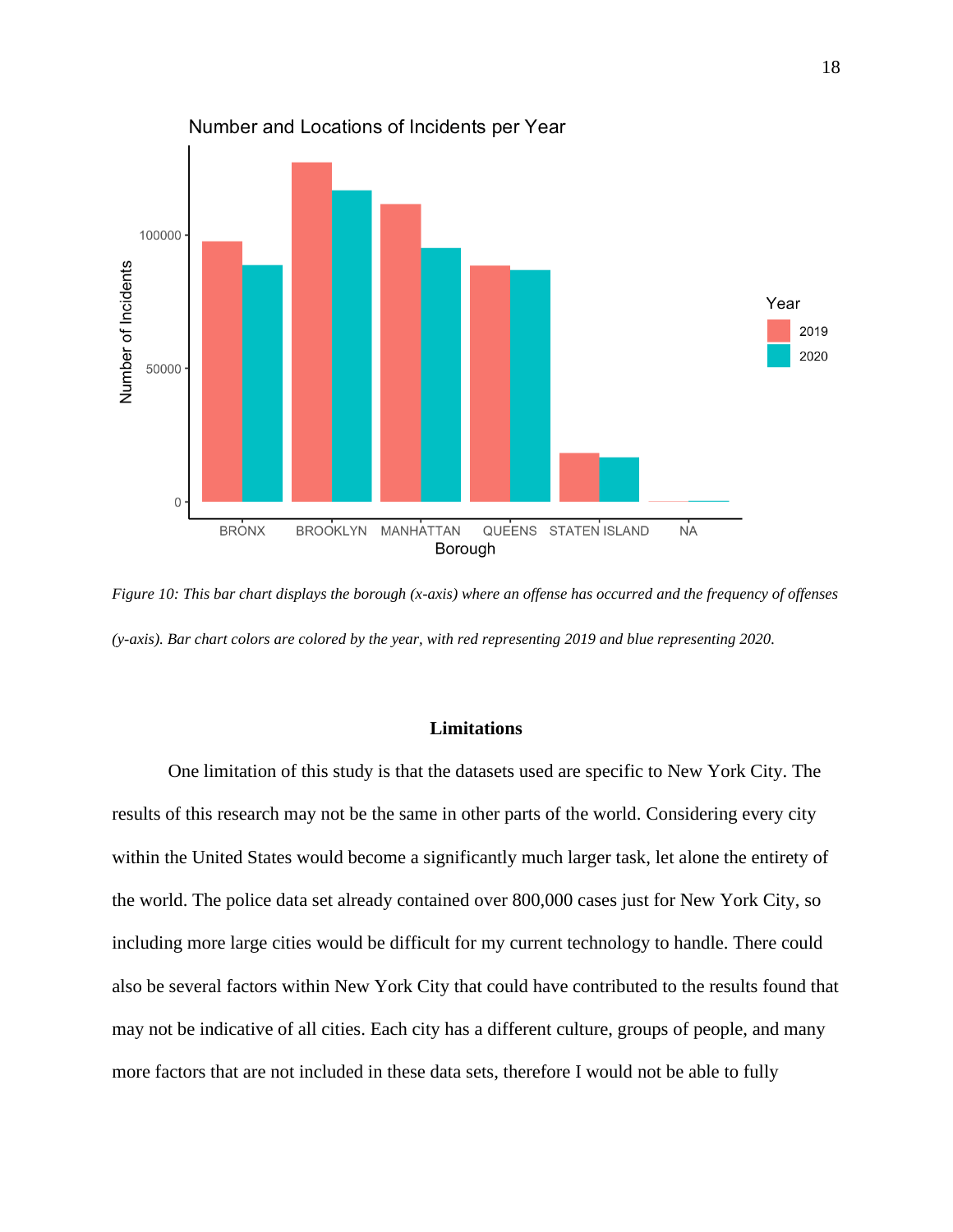analyze why some cities might be affected more than others, or what causes why some crimes occur more often. There also may be factors about the pandemic itself that may contribute to the trends presented in this study. Every pandemic may have its own unique factors, and this study does not go in-depth about what could be unique to the COVID-19 pandemic that does not apply to other pandemics.

Another limitation is that this dataset only looks at the years 2019 to 2020, the start of the COVID-19 pandemic. This does not include more recent activities of the pandemic, including the appearance of new variants such as Omicron. If I were to continue this study to include up to the most recent dates of 2022, this project would be nonstop. Since this study does not include the entire pandemic, any insights regarding the periods where a different variant had occurred, and may have caused an increase in cases, are not considered in this study.

Regarding the demographics of the victims in this study, I was only able to look at the demographics of the victims in the police dataset. This study was not able to compare it to the overall population proportions within New York City, and only observes what groups of people have been more often a victim in these cases. There were also many instances where the data sets were incomplete. A large number of demographics of the victims were listed as "UNKNOWN," which could have affected the data analysis greatly if these had been identified.

#### **Conclusion**

All the data used within this study was found open-sourced, online by the City of New York. These data sets have been cleaned up for the purpose of analyzing whether COVID-19 had an impact on any scale on the criminal offenses occurring in New York City. The findings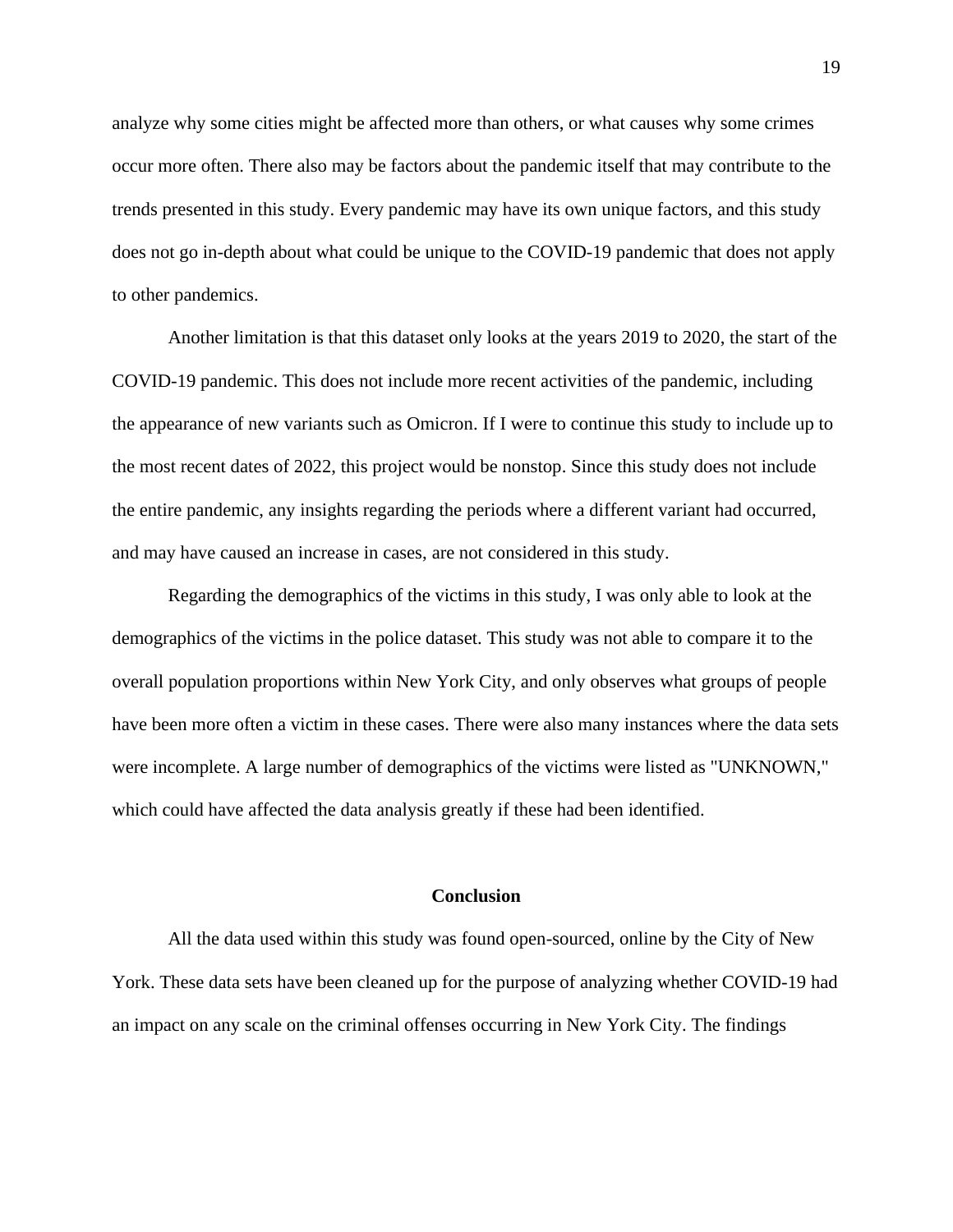suggest that overall, crime rates have reduced slightly in the presence of the pandemic but follow many of the same trends that had occurred before the pandemic.

Demographic analyzation of victims shows that Black people, females, and those within the ages of 25 and 44 are the groups most likely to be victimized. There were significantly more cases with victims that were Black and those aged 25 to 44 compared to the other groups within their categories. With this information in mind, the police department may be able to find areas in which these groups of people are more densely populated and provide more helpful resources to them.

The frequency of the crimes committed increased during summer and fall months and fell when it became closer to the winter months in 2019. For 2020, this trend continued with the exception of April, where COVID-19 cases had a major spike. The decrease in crime rate, however, did not follow a similar pattern in December 2020 despite having another major COVID-19 spike. Instead, it had followed a similar trend presented in 2019 as if there were no COVID-19 cases at all. This may indicate that by December of the pandemic, people understood what they were dealing with and felt no need to change ways in terms of criminal activity. Despite the statewide stay-at-home order taking place between late March into early June, criminal activity began to rise again between May and August. There was a relationship between COVID-19 and crime rates during the stay-at-home order, where COVID-19 increased and crime rates decreased for that month, and vice versa. There is also overall about 8% less crime being committed during the pandemic. In terms of frequency of specific crimes, the only changes overall were that most crimes had a slight decrease, with the exception of burglary, criminal mischief and related offenses, and grand larceny of motor vehicles which had all increased. Other than Staten Island and Queens, the rest of the boroughs in New York City saw a slight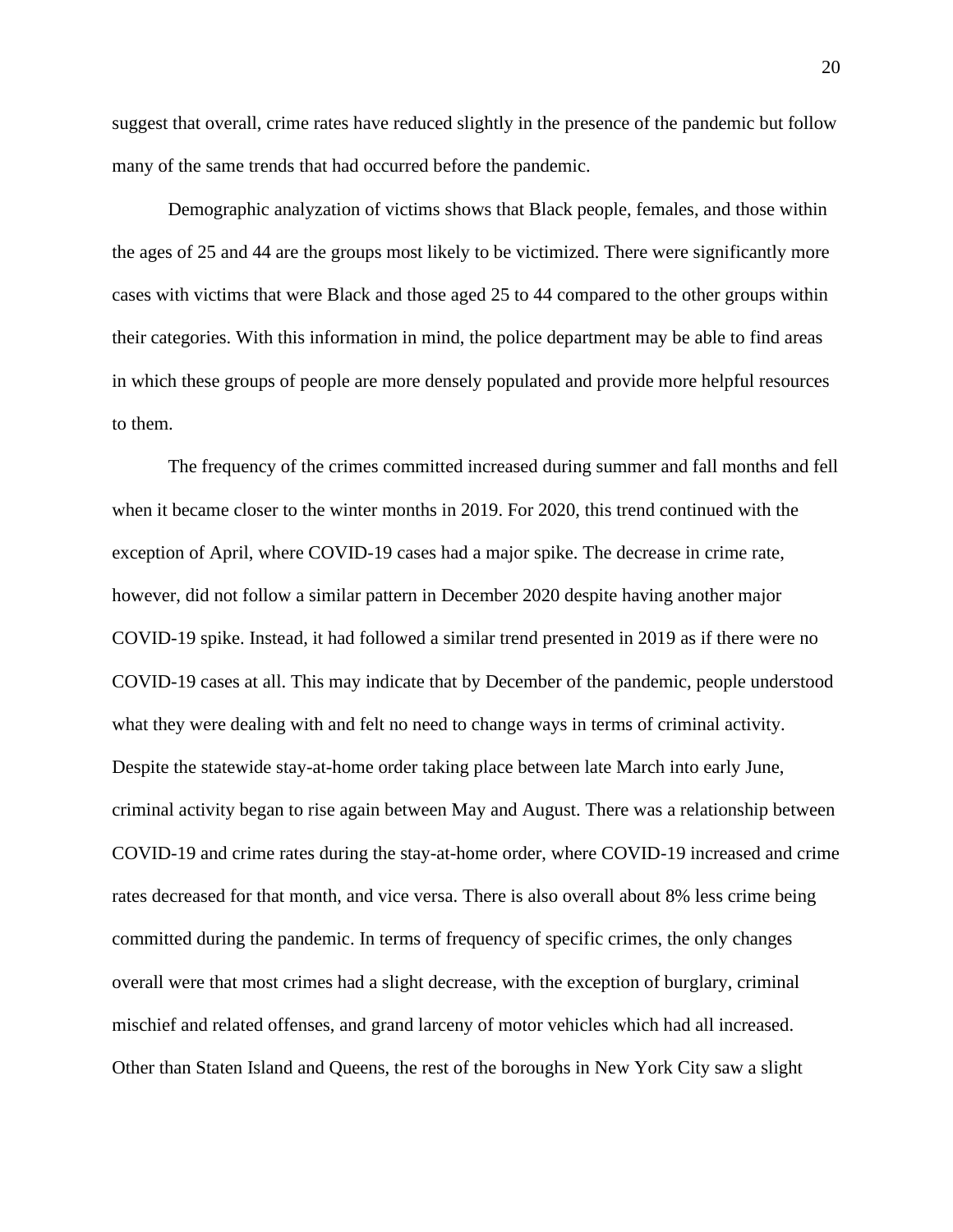decrease in the frequency of crimes. Staten Island and Queens had remained about the same number of crimes despite the pandemic. This information could help police determine and prepare for how much crime is committed, what crimes could see an increase, and where they would be committed specifically during a pandemic, and how people react to a situation like this as the pandemic rolls on.